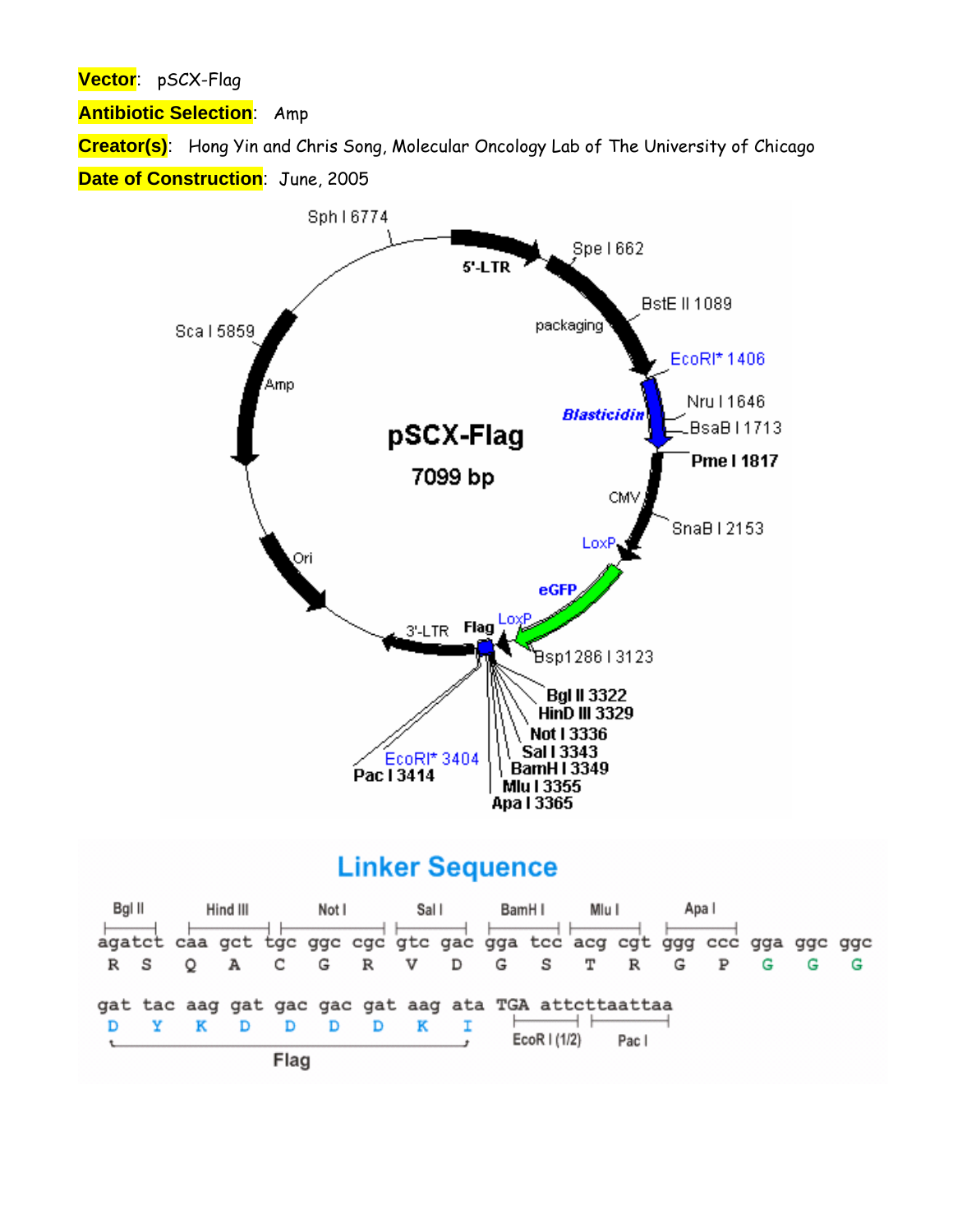## **pSCX-Flag Full-Length Sequence**

TGAAAGACCC CACCTGTAGG TTTGGCAAGC TAGCTTAAGT AACGCCATTT TGCAAGGCATGGAAAATACATAACTGAGAA TAGAGAAGTT CAGATCAAGG TTAGGAACAG AGAGACAGCAGAATATGGGC CAAACAGGAT ATCTGTGGTAAGCAGTTCCT GCCCCGGCTCAGGGCCAAGAACAGATGGTCCCCAGATGCGGTCCCGCCCTCAGCAGTTTCTAGAGAACCATCAGATGTTTCCAGG GTGCCCCAAGGACCTGAAATGACCCTGTGCCTTATTTGAACTAACCAATCAGTTCGCTTCTCGCTTCTGTTCGCGCGCTTCTGCT CCCCGAGCTC AATAAAAGAG CCCACAACCCCTCACTCGGC GCGCCAGTCC TCCGATAGAC TGCGTCGCCCGGGTACCCGT ATTCCCAATAAAGCCTCTTG CTGTTTGCAT CCGAATCGTG GACTCGCTGA TCCTTGGGAG GGTCTCCTCAGATTGATTGA CTGCCCACCT CGGGGGTCTT TCATTTGGAG GTTCCACCGA GATTTGGAGACCCCTGCCCA GGGACCACCGACCCCCCCGC CGGGAGGTAA GCTGGCCAGC GGTCGTTTCGTGTCTGTCTC TGTCTTTGTG CGTGTTTGTG CCGGCATCTAATGTTTGCGC CTGCGTCTGTACTAGTTAGC TAACTAGCTC TGTATCTGGC GGACCCGTGG TGGAACTGAC GAGTTCTGAACACCCGGCCG CAACCCTGGG AGACGTCCCA GGGACTTTGG GGGCCGTTTT TGTGGCCCGACCTGAGGAAG GGAGTCGATGTGGAATCCGA CCCCGTCAGG ATATGTGGTT CTGGTAGGAGACGAGAACCT AAAACAGTTC CCGCCTCCGT CTGAATTTTTGCTTTCGGTT TGGAACCGAAGCCGCGCGTC TTGTCTGCTG CAGCGCTGCA GCATCGTTCT GTGTTGTCTC TGTCTGACTGTGTTTCTGTA TTTGTCTGAA AATTAGGGCC AGACTGTTAC CACTCCCTTA AGTTTGACCTTAGGTCACTG GAAAGATGTCGAGCGGATCG CTCACAACCA GTCGGTAGAT GTCAAGAAGAGACGTTGGGT TACCTTCTGC TCTGCAGAAT GGCCAACCTTTAACGTCGGA TGGCCGCGAGACGGCACCTT TAACCGAGAC CTCATCACCC AGGTTAAGAT CAAGGTCTTT TCACCTGGCCCGCATGGACA CCCAGACCAG GTCCCCTACA TCGTGACCTG GGAAGCCTTG GCTTTTGACCCCCCTCCCTG GGTCAAGCCCTTTGTACACC CTAAGCCTCC GCCTCCTCTT CCTCCATCCGCCCCGTCTCT CCCCCTTGAA CCTCCTCGTT CGACCCCGCCTCGATCCTCC CTTTATCCAGCCCTCACTCCTTCTCTAGGCGCCG**GAATTC**ACCATGGCCAAGCCTTTGTCTCAAGAAGAATCCACCCTCATTGAA AGAGCAACGGCTACAATCAACAGCATCCCCATCTCTGAAGACTACAGCGTCGCCAGCGCAGCTCTCTCTAGCGACGGCCGCATCT TCACTGGTGTCAATGTATATCATTTTACTGGGGGACCTTGTGCAGAACTCGTGGTGCTGGGCACTGCTGCTGCTGCGGCAGCTGG CAACCTGACTTGTATCGTCGCGATCGGAAATGAGAACAGGGGCATCTTGAGCCCCTGCGGACGGTGCCGACAGGTGCTTCTCGAT CTGCATCCTGGGATCAAAGCCATAGTGAAGGACAGTGATGGACAGCCGACGGCAGTTGGGATTCGTGAATTGCTGCCCTCTGGTT ATGTGTGGGAGGGCtaa**gtttaaac**AATAGTAATCAATTACGGGGTCATTAGTTCATAGCCCATATATGGAGTTCCGCGTTACAT AACTTACGGTAAATGGCCCGCCTGGCTGACCGCCCAACGACCCCCGCCCATTGACGTCAATAATGACGTATGTTCCCATAGTAAC GCCAATAGGGACTTTCCATTGACGTCAATGGGTGGAGTATTTACGGTAAACTGCCCACTTGGCAGTACATCAAGTGTATCATATG CCAAGTACGCCCCCTATTGACGTCAATGACGGTAAATGGCCCGCCTGGCATTATGCCCAGTACATGACCTTATGGGACTTTCCTA CTTGGCAGTACATCTACGTATTAGTCATCGCTATTACCATGGTGATGCGGTTTTGGCAGTACATCAATGGGCGTGGATAGCGGTT TGACTCACGGGGATTTCCAAGTCTCCACCCCATTGACGTCAATGGGAGTTTGTTTTGGCACCAAAATCAACGGGACTTTCCAAAA TGTCGTAACAACTCCGCCCCATTGACGCAAATGGGCGGTAGGCGTGTACGGTGGGAGGTCTATATAAGCAGAGCTGGTTTAGTGA ACCGTCAGATCCGctagaCCGATCATATTCAATAACCCTTAATATAACTTCGTATAATGTATGCTATACGAAGTTATTA GGTCTGAAGAGGAGTTTACGTCCA GCCAAGCtct agCGCCACC**atg**gtgagcaa gggcgaggagctgttcaccg gggtggtgcc catcctggtc gagctggacg gcgacgtaaa cggccacaag ttcagcgtgt ccggcgaggg cgagggcgat gccacctacg gcaagctgac cctgaagttc atctgcacca ccggcaagct gcccgtgccc tggcccaccc tcgtgaccac cctgacctac ggcgtgcagt gcttcagccg ctaccccgac cacatgaagc agcacgactt cttcaagtcc gccatgcccg aaggctacgt ccaggagcgc accatcttct tcaaggacga cggcaactac aagacccgcg ccgaggtgaa gttcgagggc gacaccctgg tgaaccgcat cgagctgaag ggcatcgact tcaaggagga cggcaacatc ctggggcaca agctggagta caactacaac agccacaacg tctatatcat ggccgacaag cagaagaacg gcatcaaggt gaacttcaag atccgccaca acatcgagga cggcagcgtg cagctcgccg accactacca gcagaacacc cccatcggcg acggccccgt gctgctgccc gacaaccact acctgagcac ccagtccgcc ctgagcaaag accccaacga gaagcgcgat cacatggtcc tgctggagtt cgtgaccgcc gccgggatca ctctcggcat ggacgagctg tacaag**taa**c **TGA**C**TAG**GCG CGTGATCCGGAACCCTTAATATAACTTCGTATAATGTATGCTATACGAAGTTATTAGGTCCCTCGAAGAGGTTCACT agatctCaagctt **gcgg ccg cgt cga cgg atc cA CGC GT GGGCCC** gga ggc ggc gat tac aag gat gac gac gat aag ata TGA attc **ttaattaa CGAT**AA AATAAAAGATTTTATTTAGTCTCCAGAAAAAGGGGGGAAT GAAAGACCCCACCTGTAGGTTTGGCAAGCTAGCTTAAGTAACGCCATTTTGCAAGGCATGGAAAATACATAACTGAGAATAGAGA AGTTCAGATCAAGGTTAGGAACAGAGAGACAGCAGAATATGGGCCAAACAGGATATCTGTGGTAAGCAGTTCCTGCCCCGGCTCA GGGCCAAGAACAGATGGTCCCCAGATGCGGTCCCGCCCTCAGCAGTTTCTAGAGAACCATCAGATGTTTCCAGGGTGCCCCAAGG ACCTGAAATGACCCTGTGCCTTATTTGAACTAACCAATCAGTTCGCTTCTCGCTTCTGTTCGCGCGCTTCTGCTCCCCGAGCTCA ATAAAAGAGCCCACAACCCCTCACTCGGCGCGCCAGTCCTCCGATAGACTGCGTCGCCCGGGTACCCGTGTATCCAATAAACCCT CTTGCAGTTGCATCCGACTTGTGGTCTCGCTGTTCCTTGGGAGGGTCTCCTCTGAGTGATTGACTACCCGTCAGCGGGGGTCTTT CATGGGTAACAGTTTCTTGAAGTTGGAGAACAACATTCTGAGGGTAGGAGTCGAATATTAAGTAATCCTGACTCAATTAGCCACT GTTTT GAATCCACATACTCCAATAC TCCTGAAATA GTTCATTATG GACAGCGCAGAAGAGCTGGG GAGAATTAAT TCGTAATCAT GGTCATAGCTGTTTCCTGTG TGAAATTGTTATCCGCTCAC AATTCCACAC AACATACGAG CCGGAAGCAT AAAGTGTAAAGCCTGGGGTGCCTAATGAGTGAGCTAACTCACATTAATTGCGTTGCGCTCACTGCCCGCTTTCCAGTCGGGAAAC CTGTC GTGCCAGCTGCATTAATGAA TCGGCCAACG CGCGGGGAGA GGCGGTTTGCGTATTGGGCG CTCTTCCGCT TCCTCGCTCA CTGACTCGCTGCGCTCGGTC GTTCGGCTGCGGCGAGCGGT ATCAGCTCAC TCAAAGGCGG TAATACGGTT ATCCACAGAA TCAGGGGATAACGCAGGAAA GAACATGTGAGCAAAAGGCC AGCAAAAGGC CAGGAACCGT AAAAAGGCCGCGTTGCTGGC GTTTTTCCATAGGCTCCGCC CCCCTGACGA GCATCACAAA AATCGACGCTCAAGTCAGAG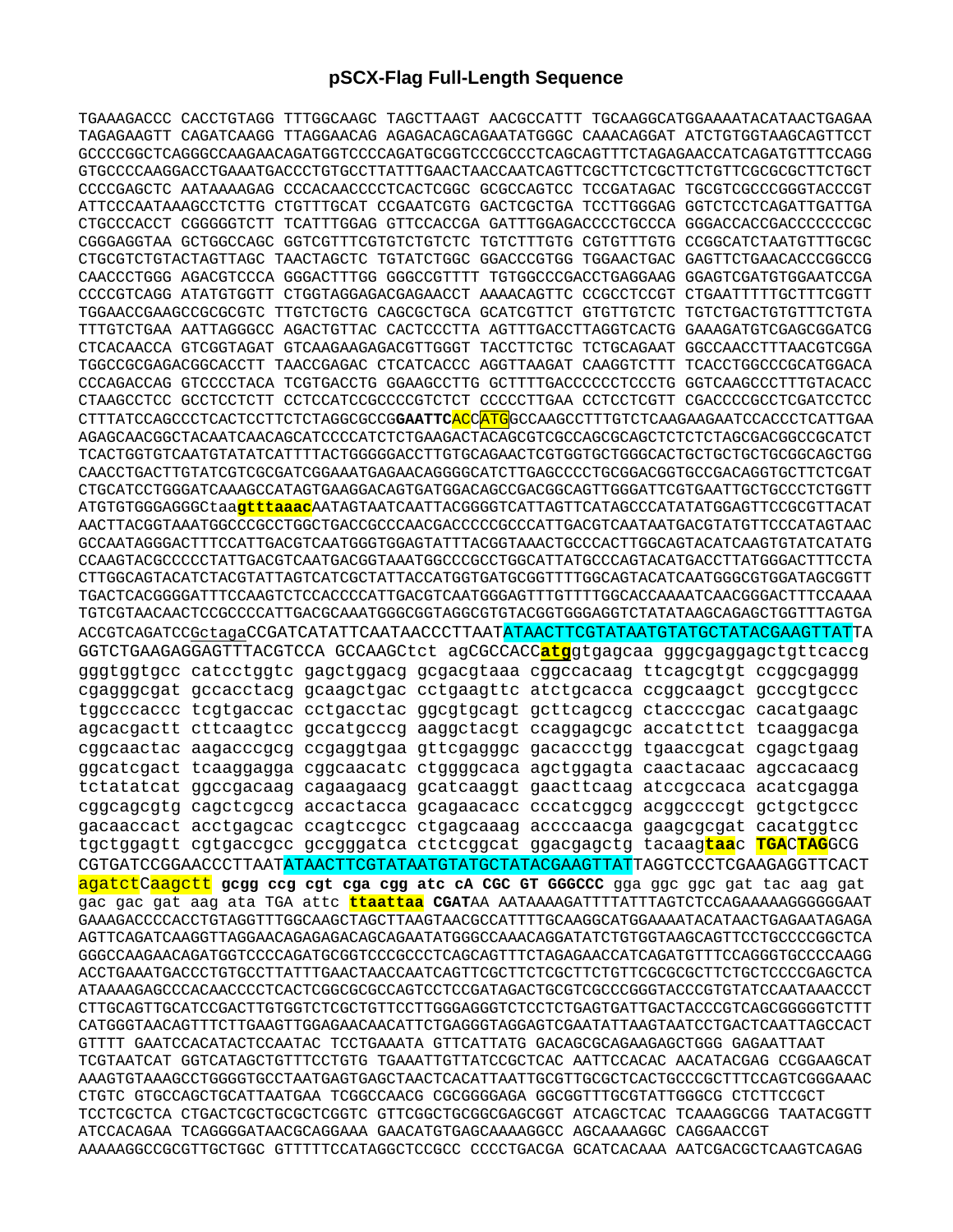GTGGCGAAAC CCGACAGGAC TATAAAGATACCAGGCGTTT CCCCCTGGAAGCTCCCTCGT GCGCTCTCCT GTTCCGACCC TGCCGCTTAC CGGATACCTG TCCGCCTTTCTCCCTTCGGG AAGCGTGGCGCTTTCTCATA GCTCACGCTG TAGGTATCTC AGTTCGGTGTAGGTCGTTCG CTCCAAGCTGGGCTGTGTGC ACGAACCCCC CGTTCAGCCC GACCGCTGCGCCTTATCCGG TAACTATCGT CTTGAGTCCA ACCCGGTAAGACACGACTTA TCGCCACTGGCAGCAGCCAC TGGTAACAGG ATTAGCAGAG CGAGGTATGT AGGCGGTGCT ACAGAGTTCTTGAAGTGGTG GCCTAACTACGGCTACACTA GAAGGACAGT ATTTGGTATC TGCGCTCTGCTGAAGCCAGT TACCTTCGGAAAAAGAGTTG GTAGCTCTTG ATCCGGCAAA CAAACCACCGCTGGTAGCGG TGGTTTTTTT GTTTGCAAGC AGCAGATTACGCGCAGAAAA AAAGGATCTCAAGAAGATCC TTTGATCTTT TCTACGGGGT CTGACGCTCA GTGGAACGAA AACTCACGTTAAGGGATTTT GGTCATGAGATTATCAAAAA GGATCTTCAC CTAGATCCTT TTAAATTAAAAATGAAGTTT TAAATCAATCTAAAGTATAT ATGAGTAAAC TTGGTCTGAC AGTTACCAATGCTTAATCAG TGAGGCACCT ATCTCAGCGA TCTGTCTATTTCGTTCATCC ATAGTTGCCTGACTCCCCGT CGTGTAGATA ACTACGATAC GGGAGGGCTT ACCATCTGGC CCCAGTGCTGCAATGATACC GCGAGACCCA CGCTCACCGG CTCCAGATTTATCAGCAATA AACCAGCCAGCCGGAAGGGC CGAGCGCAGAAGTGGTCCTG CAACTTTATC CGCCTCCATC CAGTCTATTAATTGTTGCCG GGAAGCTAGA GTAAGTAGTT CGCCAGTTAATAGTTTGCGC AACGTTGTTGCCATTGCTAC AGGCATCGTG GTGTCACGCT CGTCGTTTGG TATGGCTTCA TTCAGCTCCGGTTCCCAACG ATCAAGGCGA GTTACATGAT CCCCCATGTTGTGCAAAAAA GCGGTTAGCTCCTTCGGTCC TCCGATCGTTGTCAGAAGTA AGTTGGCCGC AGTGTTATCA CTCATGGTTATGGCAGCACT GCATAATTCT CTTACTGTCA TGCCATCCGTAAGATGCTTT TCTGTGACTGGTGAGTACTC AACCAAGTCA TTCTGAGAAT AGTGTATGCG GCGACCGAGT TGCTCTTGCCCGGCGTCAAT ACGGGATAAT ACCGCGCCAC ATAGCAGAACTTTAAAAGTG CTCATCATTGGAAAACGTTC TTCGGGGCGAAAACTCTCAA GGATCTTACC GCTGTTGAGA TCCAGTTCGATGTAACCCAC TCGTGCACCC AACTGATCTT CAGCATCTTTTACTTTCACC AGCGTTTCTGGGTGAGCAAA AACAGGAAGG CAAAATGCCG CAAAAAAGGG AATAAGGGCG ACACGGAAATGTTGAATACT CATACTCTTC CTTTTTCAAT ATTATTGAAGCATTTATCAG GGTTATTGTCTCATGAGCGG ATACATATTTGAATGTATTT AGAAAAATAA ACAAATAGGG GTTCCGCGCACATTTCCCCG AAAAGTGCCA CCTGACGTCT AAGAAACCATTATTATCATG ACATTAACCTATAAAAATAG GCGTATCACG AGGCCCTTTC GTCTCGCGCG TTTCGGTGAT GACGGTGAAAACCTCTGACA CATGCAGCTC CCGGAGACGG TCACAGCTTGTCTGTAAGCG GATGCCGGGAGCAGACAAGC CCGTCAGGGCGCGTCAGCGG GTGTTGGCGG GTGTCGGGGC TGGCTTAACTATGCGGCATC AGAGCAGATT GTACTGAGAG TGCACCATATGCGGTGTGAA ATACCGCACAGATGCGTAAG GAGAAAATAC CGCATCAGGC GCCATTCGCC ATTCAGGCTG CGCAACTGTTGGGAAGGGCG ATCGGTGCGG GCCTCTTCGC TATTACGCCAGCTGGCGAAA GGGGGATGTGCTGCAAGGCG ATTAAGTTGGGTAACGCCAG GGTTTTCCCA GTCACGACGT TGTAAAACGACGGCGCAAGG AATGGTGCAT GCAAGGAGAT GGCGCCCAACAGTCCCCCGG CCACGGGGCCTGCCACCATA CCCACGCCGA AACAAGCGCT CATGAGCCCG AAGTGGCGAG CCCGATCTTCCCCATCGGTG ATGTCGGCGA TATAGGCGCC AGCAACCGCACCTGTGGCGC CGGTGATGCCGGCCACGATG CGTCCGGCGTAGAGGCGATT AGTCCAATTT GTTAAAGACA GGATATCAGTGGTCCAGGCT CTAGTTTTGA CTCAACAATA TCACCAGCTGAAGCCTATAG AGTACGAGCCATAGATAAAA TAAAAGATTT TATTTAGTCT CCAGAAAAAG GGGGGAA

|                          | Unique enzymes in pSCX-Flag:     |         |           |                                                | Acc I<br>Acc65 I | (1)<br>(2) | 3344<br>403  | 3864         |              |              |
|--------------------------|----------------------------------|---------|-----------|------------------------------------------------|------------------|------------|--------------|--------------|--------------|--------------|
| Spe I                    | A CTAG, T                        | 662     |           |                                                | Aci I            | (76)       | 199          | 205          | 568          | 590          |
| BstE II                  | G`GTNAC, C                       | 1089    |           |                                                |                  |            | 690          | 729          | 862          | 903          |
| Bby II                   | GAAGAC 7/11                      | 1499    |           |                                                |                  |            | 1044         | 1135         | 1201         | 1300         |
| Bbs I                    | GAAGAC 8/12                      | 1500    |           |                                                |                  |            | 1319         | 1357         | 1534         | 1616         |
| Nru I                    | TCG CGA                          | 1646    |           |                                                |                  |            | 1683         | 1871         | 1899         | 1911         |
| BsaB I                   | GATNN NNATC                      | 1713    |           |                                                |                  |            | 1925         | 2092         | 2183         | 2216         |
| Pme I                    | CTTT AAAC                        | 1817    |           |                                                |                  |            | 2320         | 2341         | 2402         | 2732         |
| BsaA I                   | YAC GTR                          | 2153    |           |                                                |                  |            | 2773         | 2840         | 2879         | 3017         |
| SnaB I                   | TAC GTA                          | 2153    |           |                                                |                  |            | 3130<br>3339 | 3190<br>3371 | 3193<br>3660 | 3335<br>3666 |
| Bsp1286 I                | G, DGCH C                        | 3123    |           |                                                |                  |            | 3962         | 4176         | 4279         |              |
| BspM II                  | T`CCGG, A                        | 3250    |           |                                                |                  |            |              | 4369         |              | 4335         |
| Bgl II                   | A GATC, T                        | 3322    |           |                                                |                  |            | 4345<br>4440 | 4531         | 4412<br>4559 | 4419<br>4686 |
| HinD III                 | A`AGCT, T                        | 3329    |           |                                                |                  |            | 4705         | 4826         | 4936         | 5071         |
| Not I                    | GC GGCC, GC                      | 3336    |           |                                                |                  |            | 5080         | 5442         | 5533         | 5724         |
| Sal I                    | G`TCGA, C                        | 3343    |           |                                                |                  |            | 5770         | 5891         | 5935         | 6012         |
| Acc I                    | GT MK, AC                        | 3344    |           |                                                |                  |            | 6121         | 6220         | 6267         | 6441         |
| HinC II                  | GTY RAC                          | 3345    |           |                                                |                  |            | 6480         | 6490         | 6516         | 6554         |
| Hind II                  | GTY RAC                          | 3345    |           |                                                |                  |            | 6567         | 6593         | 6650         | 6909         |
| BamH I                   | G`GATC, C                        | 3349    |           |                                                | Afl II           | (3)        | 35           | 1008         | 3496         |              |
| Mlu I                    | A CGCG, T                        | 3355    |           |                                                | Afl III          | (2)        | 3355         | 4486         |              |              |
| Bsp120 I                 | G`GGCC, C                        | 3361    |           |                                                | Aha II           | (12)       | 744          | 1400         | 1935         | 1988         |
| Apa I                    | G, GGCC C                        | 3365    |           |                                                |                  |            | 2071         | 2257         | 5916         | 6298         |
| Pac I                    | TTA, AT`TAA                      | 3414    |           |                                                |                  |            | 6602         | 6785         | 6899         | 6920         |
| Sca I                    | AGT ACT                          | 5859    |           |                                                | Ahd I            | (4)        | 1022         | 3909         | 3955         | 5379         |
| Sph I                    | G, CATG C                        | 6774    |           |                                                | Alu I            | (38)       | 30           | 34           | 338          | 582          |
| Number of enzymes = $25$ |                                  |         |           |                                                |                  |            | 670          | 678          | 1517         | 1622         |
|                          |                                  |         |           |                                                |                  |            | 2379         | 2500         | 2534         | 2567         |
|                          |                                  |         |           |                                                |                  |            | 2639         | 2672         | 2888         | 2936         |
|                          |                                  |         |           | The following enzymes do not cut in pSCX-Flag: |                  |            | 3047         | 3221         | 3331         | 3491         |
|                          |                                  |         |           |                                                |                  |            | 3495         | 3799         | 4118         | 4151         |
| Age I                    | Avr II                           | Bcl I   | Blp I     | BsiC I                                         |                  |            | 4246         | 4310         | 4428         | 4654         |
| BsiW I                   | Bsm I                            | BspM I  | Bst1107 I | BstB I                                         |                  |            | 4744         | 4790         | 5047         | 5568         |
| BstX I                   | Cla I                            | Dra III | Eco72 I   | Esp I                                          |                  |            | 5668         | 5731         | 6410         | 6429         |
| Fse I                    | Hpa I                            | Mun I   | Nsi I     | PaeR7 I                                        |                  |            | 6674         | 7030         |              |              |
| PflM I                   | Pml I                            | Rsr II  | Sac II    | Sfi I                                          | Alw I            | (18)       | 455          | 1053         | 1359         | 1729         |
| Spl I                    | Srf I                            | Stu I   | Xca I     | Xcm I                                          |                  |            | 2394         | 3009         | 3206         | 3243         |
|                          |                                  |         |           |                                                |                  |            | 3345         | 3356         | 5048         | 5134         |
|                          |                                  |         |           |                                                |                  |            | 5134         | 5231         | 5232         | 5696         |
|                          |                                  |         |           |                                                |                  |            | 6011         | 6017         |              |              |
|                          | pSCX-Flag: sites sorted by name: |         |           |                                                | AlwN I           | (3)        | 159          | 3620         | 4902         |              |
|                          |                                  |         |           |                                                | Apa I            | (1)        | 3365         |              |              |              |
| Aat II                   | (6)<br>747                       | 1938    | 1991      | 2074                                           | ApaL I           | (3)        | 4800         | 6046         | 6543         |              |
|                          | 2260                             | 6301    |           |                                                | Apo I            | (3)        | 874          | 1406         | 3404         |              |
|                          |                                  |         |           |                                                | Asc I            | (2)        | 370          | 3831         |              |              |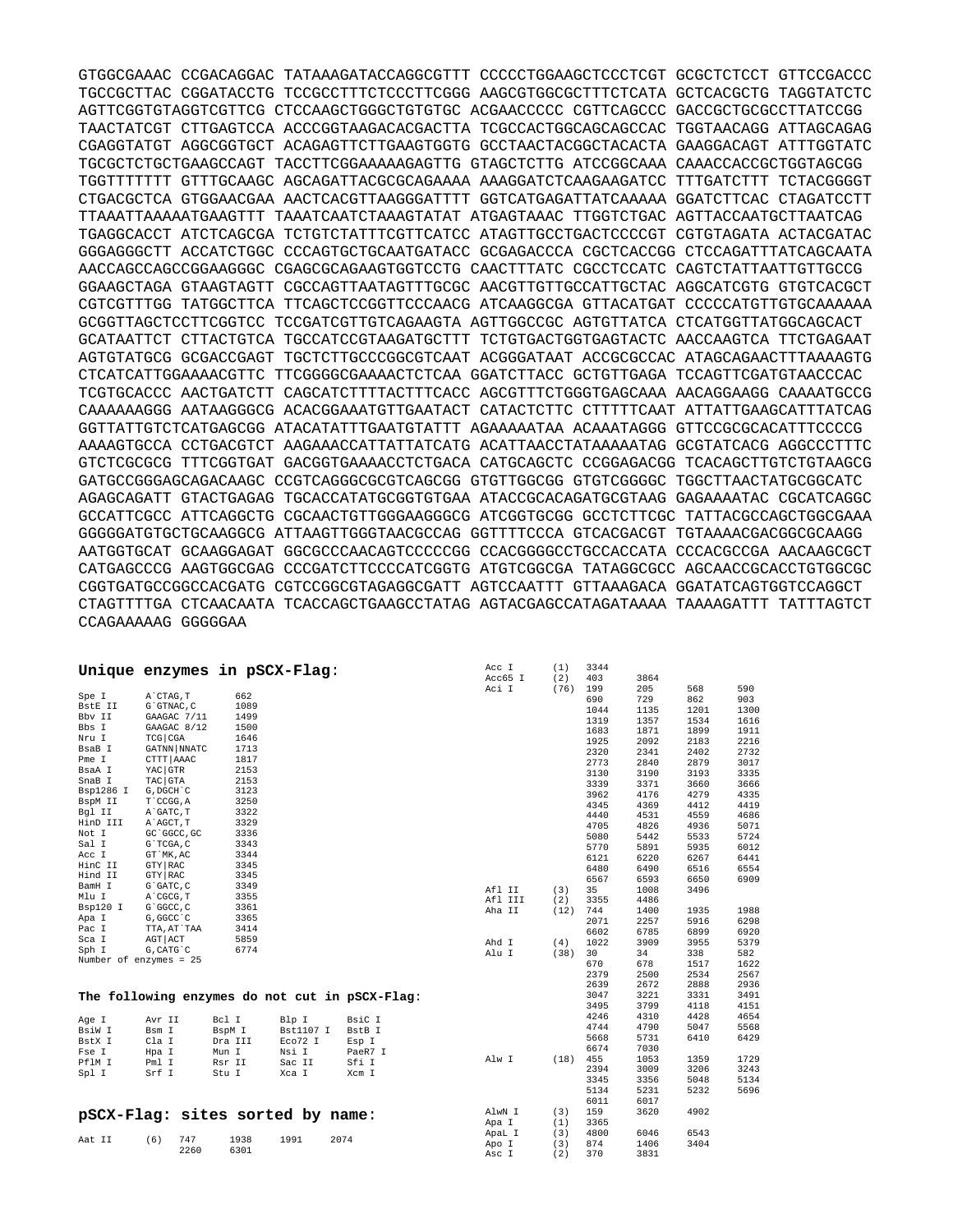| Ase I               | (4)        | 4129         | 4257         | 4316         | 5551         |                      |             | 1171         | 1196         | 1219         | 1239         |
|---------------------|------------|--------------|--------------|--------------|--------------|----------------------|-------------|--------------|--------------|--------------|--------------|
| Asp718<br>Ava I     | (2)<br>(5) | 403<br>333   | 3864<br>399  | 500          | 3794         |                      |             | 1269<br>2559 | 1719<br>2684 | 1903<br>2796 | 2096<br>2871 |
|                     |            | 3860         |              |              |              |                      |             | 2925         | 3704         | 4226         | 4514         |
| Ava II              | (15)       | 188          | 201          | 256          | 553          |                      |             | 4635         | 4648         | 6721         | 6998         |
|                     |            | 692          | 1221         | 1574         | 3170         | BstU I               | (26)        | 319          | 321          | 372          | 905          |
|                     |            | 3301<br>5517 | 3649<br>5739 | 3662<br>6994 | 3717         |                      |             | 907<br>2842  | 1137<br>3160 | 1646<br>3244 | 1873<br>3341 |
| BamH I              | (1)        | 3349         |              |              |              |                      |             | 3357         | 3780         | 3782         | 3833         |
| Ban I               | (15)       | 246          | 403          | 1144         | 1399         |                      |             | 4333         | 4335         | 4533         | 5114         |
|                     |            | 1689         | 2278         | 2549         | 3707         |                      |             | 5444         | 5937         | 6269         | 6369         |
|                     |            | 3864<br>6784 | 4230<br>6898 | 5327<br>6919 | 6601         | BstY I               | (10)        | 6371<br>2398 | 6474<br>3013 | 3322         | 3349         |
| Ban II              | (8)        | 340          | 353          | 1679         | 3365         |                      |             | 5127         | 5138         | 5224         | 5236         |
|                     |            | 3801         | 3814         | 6851         | 6865         |                      |             | 6004         | 6021         |              |              |
| Bbe I               | (5)        | 1403         | 6605         | 6788         | 6902         | Bsu36 I              | (2)         | 783          | 1020         |              |              |
| Bbs I               | (1)        | 6923<br>1500 |              |              |              | Cac8 I               | (39)        | 28<br>584    | 32<br>588    | 321<br>633   | 372<br>652   |
| Bbv I               | (12)       | 933          | 941          | 1526         | 1631         |                      |             | 1201         | 1510         | 1624         | 1899         |
|                     |            | 2765         | 3049         | 3056         | 4905         |                      |             | 2092         | 2637         | 2670         | 2718         |
|                     |            | 4908         | 5114         | 5808         | 6419         |                      |             | 3042         | 3049         | 3333         | 3489         |
| Bbv II              | (1)        | 1499         |              |              |              |                      |             | 3493         | 3782         | 3833         | 4279         |
| Bcn I               | (17)       | 166<br>726   | 401<br>2544  | 402<br>3198  | 573<br>3366  |                      |             | 4308<br>5100 | 4417<br>5491 | 4503<br>6504 | 4540<br>6652 |
|                     |            | 3627         | 3862         | 3863         | 4867         |                      |             | 6672         | 6676         | 6772         | 6813         |
|                     |            | 5563         | 5914         | 6415         | 6450         |                      |             | 6861         | 6903         | 6933         |              |
|                     |            | 6801         |              |              |              | Cfr10 I              | (5)         | 631          | 2664         | 5459         | 6922         |
| Bfa I               | (16)       | 31<br>1396   | 221<br>1524  | 663<br>2405  | 675<br>2503  | Csp6 I               | (15)        | 6931<br>404  | 660          | 1285         | 2031         |
|                     |            | 3238         | 3320         | 3492         | 3682         |                      |             | 2056         | 2111         | 2144         | 2195         |
|                     |            | 4981         | 5234         | 5569         | 7004         |                      |             | 2352         | 2942         | 3224         | 3865         |
| Bgl I               | (5)        | 1903         | 2025         | 2096         | 5499         |                      |             | 5858         | 6534         | 7045         |              |
|                     |            | 6617<br>3322 |              |              |              | Dde I                | (21)        | 75<br>783    | 169          | 210<br>1292  | 478<br>1810  |
| Bgl II<br>Bpm I     | (1)<br>(5) | 2958         | 3198         | 3429         | 5449         |                      |             | 3117         | 1020<br>3135 | 3536         | 3630         |
|                     |            | 7067         |              |              |              |                      |             | 3671         | 3940         | 4011         | 4761         |
| Bsa I               | (6)        | 478          | 532          | 1151         | 3917         |                      |             | 5170         | 5336         | 5876         | 6302         |
|                     |            | 3938         | 5440         |              |              |                      |             | 6537         |              |              |              |
| BsaA I<br>BsaB I    | (1)<br>(1) | 2153<br>1713 |              |              |              | Dpn I                | (32)        | 95<br>1365   | 461<br>1649  | 1048<br>1710 | 1180<br>1724 |
| BsaH I              | (12)       | 744          | 1400         | 1935         | 1988         |                      |             | 2400         | 2413         | 3015         | 3163         |
|                     |            | 2071         | 2257         | 5916         | 6298         |                      |             | 3201         | 3249         | 3324         | 3351         |
|                     |            | 6602         | 6785         | 6899         | 6920         |                      |             | 3556         | 5054         | 5129         | 5140         |
| BsaJ I              | $(37)$ 163 | 463          | 242<br>499   | 252<br>548   | 399<br>549   |                      |             | 5148<br>5684 | 5226         | 5238<br>5748 | 5343<br>6006 |
|                     |            | 696          | 735          | 736          | 748          |                      |             | 6023         | 5702<br>6059 | 6644         | 6868         |
|                     |            | 749          | 1169         | 1238         | 1247         | DpnII                | (32)        | 93           | 459          | 1046         | 1178         |
|                     |            | 1267         | 1268         | 1413         | 1718         |                      |             | 1363         | 1647         | 1708         | 1722         |
|                     |            | 2173         | 2512         | 2542         | 2682         |                      |             | 2398         | 2411         | 3013         | 3161         |
|                     |            | 2845<br>3703 | 2869<br>3713 | 2924<br>3860 | 3624<br>3923 |                      |             | 3199<br>3554 | 3247<br>5052 | 3322<br>5127 | 3349<br>5138 |
|                     |            | 4225         | 4646         | 6720         | 6798         |                      |             | 5146         | 5224         | 5236         | 5341         |
|                     |            | 6804         |              |              |              |                      |             | 5682         | 5700         | 5746         | 6004         |
| BsaW I              | (4)        | 3250         | 4692         | 4839         | 5670         |                      |             | 6021         | 6057         | 6642         | 6866         |
| BseR I              | (6)        | 466          | 1295         | 1334         | 2494         | Dra I                | (4)         | 1817         | 5245         | 5264         | 5956         |
| Bsg I               | (4)        | 2544<br>1602 | 3926<br>2642 | 2739         | 3063         | Drd I<br>Dsa I       | (3)<br>(5)  | 1502<br>696  | 4594<br>1413 | 6463<br>2173 | 2512         |
| BsiE I              | (10)       | 594          | 729          | 1534         | 1650         |                      |             | 6804         |              |              |              |
|                     |            | 3339         | 4402         | 4826         | 5749         | Eae I                | (13)        | 584          | 726          | 1111         | 1132         |
|                     |            | 5898         | 6645         |              |              |                      |             | 1416         | 1531         | 2585         | 2974         |
| BsiHKA I            | (7)        | 340<br>5965  | 3123<br>6050 | 3801<br>6547 | 4804         |                      |             | 3336<br>6933 | 4325         | 5767         | 6801         |
| BsmA I              | (22)       | 108          | 477          | 533          | 611          | Eag I                | (3)         | 726          | 1531         | 3336         |              |
|                     |            | 736          | 834          | 951          | 1075         | Ear I                | (8)         | 1072         | 1313         | 2471         | 3304         |
|                     |            | 1134         | 1152         | 1330         | 1433         |                      |             | 4108         | 4370         | 6174         | 6662         |
|                     |            | 2246<br>3937 | 3446<br>5441 | 3569<br>6215 | 3916<br>6368 | Eco47 III<br>Eco57 I | (2)<br>(8)  | 925<br>1511  | 6840<br>2494 | 2666         | 2712         |
|                     |            | 6412         | 7084         |              |              |                      |             | 2909         | 5033         | 6047         | 7051         |
| BsmB I              | (7)        | 735          | 833          | 1074         | 1133         | ECON I               | (3)         | 786          | 1394         | 3309         |              |
|                     |            | 1331         | 6369         | 6411         |              | Eco0109 I            | (7)         | 256          | 1221         | 1574         | 3301         |
| BsmF I              | (14)       | 174          | 187          | 566          | 731          |                      |             | 3717         | 6355         | 6809         |              |
|                     |            | 766<br>2139  | 1207<br>2307 | 1587<br>3287 | 1988<br>3635 | ECOR I<br>ECOR II    | (2)<br>(24) | 1406<br>241  | 3404<br>548  | 735          | 748          |
|                     |            | 3648         | 6780         |              |              |                      |             | 1169         | 1194         | 1217         | 1237         |
| BsoF I              | $(45)$ 729 |              | 903          | 919          | 922          |                      |             | 1267         | 1717         | 1901         | 2094         |
|                     |            | 927<br>1534  | 930          | 1135         | 1515         |                      |             | 2557         | 2682         | 2794         | 2869<br>4512 |
|                     |            | 1617         | 1608<br>1620 | 1611<br>1784 | 1614<br>2673 |                      |             | 2923<br>4633 | 3702<br>4646 | 4224<br>6719 | 6996         |
|                     |            | 2732         | 2754         | 3038         | 3045         | ECOR V               | (3)         | 141          | 3602         | 6987         |              |
|                     |            | 3096         | 3099         | 3193         | 3336         | Ehe I                | (5)         | 1401         | 6603         | 6786         | 6900         |
|                     |            | 3339         | 3372         | 4311         | 4392         |                      |             | 6921         |              |              |              |
|                     |            | 4410         | 4413         | 4531         | 4686         | Fnu4H I              | (45)        | 729<br>927   | 903          | 919<br>1135  | 922<br>1515  |
|                     |            | 4829<br>5431 | 4894<br>5770 | 4897<br>5797 | 5103<br>5892 |                      |             | 1534         | 930<br>1608  | 1611         | 1614         |
|                     |            | 6121         | 6408         | 6517         | 6621         |                      |             | 1617         | 1620         | 1784         | 2673         |
|                     |            | 6694         |              |              |              |                      |             | 2732         | 2754         | 3038         | 3045         |
| Bsp120 I            | (1)        | 3361         |              |              |              |                      |             | 3096         | 3099         | 3193         | 3336         |
| Bsp1286 I<br>BspH I | (1)<br>(4) | 3123<br>5206 | 6214         | 6319         | 6843         |                      |             | 3339<br>4410 | 3372<br>4413 | 4311<br>4531 | 4392<br>4686 |
| BspM II             | (1)        | 3250         |              |              |              |                      |             | 4829         | 4894         | 4897         | 5103         |
| Bsr I               | (18)       | 376          | 1032         | 1060         | 1548         |                      |             | 5431         | 5770         | 5797         | 5892         |
|                     |            | 1572         | 2109         | 3126         | 3837         |                      |             | 6121         | 6408         | 6517         | 6621         |
|                     |            | 4287         | 4893         | 4906         | 5020         |                      |             | 6694         |              |              |              |
|                     |            | 5426<br>6026 | 5544<br>6732 | 5587         | 5854         | Fok I                | (14)        | 425<br>1701  | 1142<br>2541 | 1302<br>2907 | 1466<br>3397 |
| BsrB I              | (4)        | 1044         | 4178         | 4419         | 6220         |                      |             | 3885         | 5345         | 5526         | 5813         |
| BsrD I              | (2)        | 5440         | 5614         |              |              |                      |             | 6456         | 6700         |              |              |
| BsrG I              | (2)        | 1284         | 3223         |              |              | Fsp I                | (2)         | 5601         | 6624         |              |              |
| BssH II<br>BssS I   | (4)<br>(5) | 319<br>1589  | 370<br>2694  | 3780<br>4659 | 3831<br>6043 | Gdi II               | (13)        | 725<br>1532  | 727<br>2586  | 1131<br>2973 | 1530<br>3335 |
|                     |            | 6350         |              |              |              |                      |             | 3337         | 4326         | 5766         | 6802         |
| BstE II             | (1)        | 1089         |              |              |              |                      |             | 6934         |              |              |              |
| BstN I              | (24)       | 243          | 550          | 737          | 750          | Gsu I                | (5)         | 2957         | 3197         | 3430         | 5450         |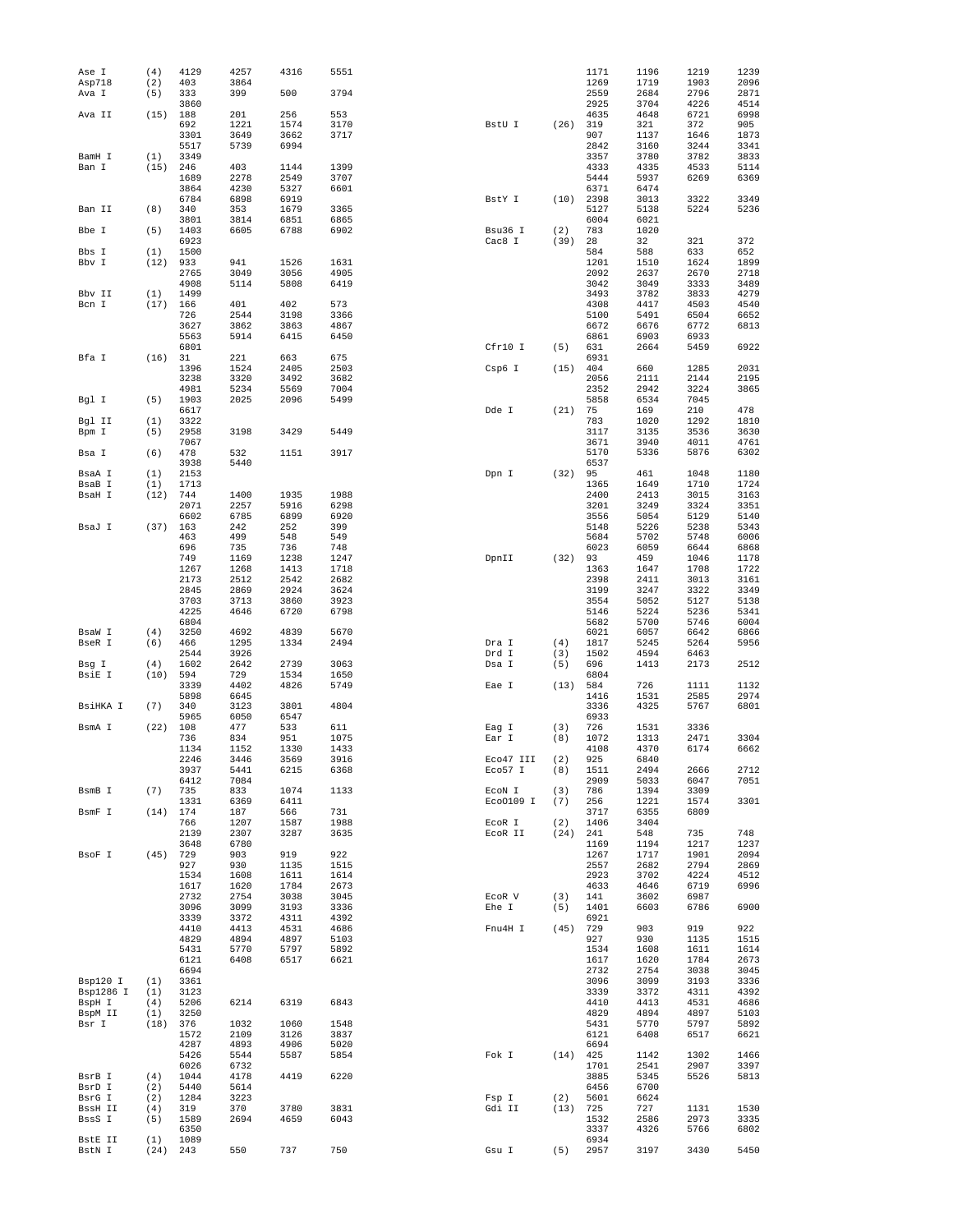|                    |             | 7068         |              |              |              |                 |             | 1273         | 1306         | 1312         | 1315         |
|--------------------|-------------|--------------|--------------|--------------|--------------|-----------------|-------------|--------------|--------------|--------------|--------------|
| Hae I              | (6)         | 586          | 1113         | 1418         | 4501         |                 |             | 1321         | 1351         | 1354         | 1369         |
| Hae II             | (10)        | 4512<br>927  | 4964<br>1403 | 2509         | 4364         |                 |             | 1376<br>1798 | 1392<br>2354 | 1456<br>2472 | 1797<br>2522 |
|                    |             | 4734         | 6605         | 6788         | 6842         |                 |             | 2603         | 2609         | 2702         | 2840         |
|                    |             | 6902         | 6923         |              |              |                 |             | 2852         | 2903         | 3023         | 3305         |
| Hae III            | (35)        | 130          | 175          | 586          | 728          |                 |             | 3314         | 3361         | 3679         | 3831         |
|                    |             | 764          | 776          | 989          | 1113         |                 |             | 3850         | 3895         | 3922         | 3946         |
|                    |             | 1134         | 1199         | 1418         | 1533         |                 |             | 4006         | 4335         | 4384         | 4594         |
|                    |             | 1897         | 2090         | 2587         | 2687         |                 |             | 4667         | 4918         | 5318         | 5399         |
|                    |             | 2976         | 3088         | 3338         | 3363         |                 |             | 5545         | 5751         | 6346         | 6404         |
|                    |             | 3591         | 3636         | 4327         | 4501         |                 |             | 6664         | 6948         |              |              |
|                    |             | 4512         | 4530         | 4964         | 5422         | Msc I           | (3)         | 586          | 1113         | 1418         |              |
|                    |             | 5502<br>6803 | 5769<br>6811 | 6356<br>6935 | 6654         | Mse I           | (27)        | 36<br>1175   | 1009<br>1816 | 1121<br>2430 | 1151<br>3260 |
| Hga I              | (12)        | 383          | 644          | 897          | 1493         |                 |             | 3410         | 3414         | 3497         | 4031         |
|                    |             | 2338         | 3331         | 3844         | 4596         |                 |             | 4129         | 4257         | 4316         | 5192         |
|                    |             | 5174         | 5906         | 6464         | 6933         |                 |             | 5244         | 5249         | 5263         | 5316         |
| HgiA I             | (7)         | 340          | 3123         | 3801         | 4804         |                 |             | 5551         | 5590         | 5955         | 6327         |
|                    |             | 5965         | 6050         | 6547         |              |                 |             | 6508         | 6705         | 6975         |              |
| HgiE II            | (2)         | 5065         | 6545         |              |              | Msl I           | (4)         | 2178         | 3000         | 5631         | 5790         |
| Hha I              | (41)        | 321          | 323          | 372          | 374          | Msp I           | (30)        | 165          | 400          | 571          | 632          |
|                    |             | 650          | 907          | 926          | 1402         |                 |             | 725          | 1403         | 2542         | 2605         |
|                    |             | 1514<br>3160 | 2508<br>3244 | 2803<br>3782 | 2844<br>3784 |                 |             | 2665<br>3626 | 3196<br>3861 | 3251<br>4204 | 3365<br>4693 |
|                    |             | 3833         | 3835         | 4110         | 4270         |                 |             | 4840         | 4866         | 5056         | 5460         |
|                    |             | 4335         | 4363         | 4396         | 4666         |                 |             | 5494         | 5561         | 5671         | 5913         |
|                    |             | 4733         | 4833         | 5007         | 5116         |                 |             | 6414         | 6448         | 6800         | 6923         |
|                    |             | 5509         | 5602         | 5939         | 6271         |                 |             | 6932         | 6947         |              |              |
|                    |             | 6371         | 6474         | 6604         | 6625         | MspA1 I         | (10)        | 590          | 1622         | 3962         | 4310         |
|                    |             | 6758         | 6787         | 6841         | 6901         |                 |             | 4828         | 5073         | 6014         | 6480         |
|                    |             | 6922         |              |              |              |                 |             | 6674         | 7030         |              |              |
| HinC II            | (1)         | 3345         |              |              |              | Nae I           | (2)         | 633          | 6933         |              |              |
| Hind II            | (1)         | 3345         |              |              |              | Nar I           | (5)         | 1400         | 6602         | 6785         | 6899         |
| HinD III<br>Hinf I | (1)<br>(16) | 3329<br>444  | 452          | 793          | 804          | Nci I           | (17)        | 6920<br>165  | 400          | 401          | 572          |
|                    |             | 1439         | 1771         | 2223         | 4021         |                 |             | 725          | 2543         | 3197         | 3365         |
|                    |             | 4043         | 4064         | 4321         | 4386         |                 |             | 3626         | 3861         | 3862         | 4866         |
|                    |             | 4461         | 4857         | 5374         | 7012         |                 |             | 5562         | 5913         | 6414         | 6449         |
| HinI I             | (12)        | 744          | 1400         | 1935         | 1988         |                 |             | 6800         |              |              |              |
|                    |             | 2071         | 2257         | 5916         | 6298         | Nco I           | (3)         | 1413         | 2173         | 2512         |              |
|                    |             | 6602         | 6785         | 6899         | 6920         | Nde I           | (2)         | 2047         | 6550         |              |              |
| HinP I             | (41)        | 319          | 321          | 370          | 372          | NgoM I          | (2)         | 631          | 6931         |              |              |
|                    |             | 648          | 905          | 924          | 1400         | Nhe I           | (2)         | 30           | 3491         |              |              |
|                    |             | 1512         | 2506         | 2801         | 2842         | Nla III         | (25)        | 62           | 1207         | 1417         | 2117         |
|                    |             | 3158         | 3242         | 3780         | 3782         |                 |             | 2177         | 2516         | 2750         | 2780         |
|                    |             | 3831<br>4333 | 3833<br>4361 | 4108<br>4394 | 4268<br>4664 |                 |             | 2975<br>3977 | 3170<br>4144 | 3215<br>4490 | 3523<br>5210 |
|                    |             | 4731         | 4831         | 5005         | 5114         |                 |             | 5701         | 5711         | 5789         | 5825         |
|                    |             | 5507         | 5600         | 5937         | 6269         |                 |             | 6218         | 6323         | 6407         | 6774         |
|                    |             | 6369         | 6472         | 6602         | 6623         |                 |             | 6847         |              |              |              |
|                    |             | 6756         | 6785         | 6839         | 6899         | Nla IV          | (38)        | 190          | 203          | 248          | 405          |
|                    |             | 6920         |              |              |              |                 |             | 523          | 554          | 694          | 763          |
| Hpa II             | (30)        | 165          | 400          | 571          | 632          |                 |             | 895          | 1146         | 1223         | 1401         |
|                    |             | 725          | 1403         | 2542         | 2605         |                 |             | 1575         | 1691         | 2280         | 2551         |
|                    |             | 2665         | 3196         | 3251         | 3365         |                 |             | 3089         | 3255         | 3303         | 3351         |
|                    |             | 3626<br>4840 | 3861<br>4866 | 4204<br>5056 | 4693<br>5460 |                 |             | 3363<br>3866 | 3651<br>4232 | 3664<br>4518 | 3709<br>4557 |
|                    |             | 5494         | 5561         | 5671         | 5913         |                 |             | 5329         | 5423         | 5464         | 5675         |
|                    |             | 6414         | 6448         | 6800         | 6923         |                 |             | 6265         | 6603         | 6786         | 6810         |
|                    |             | 6932         | 6947         |              |              |                 |             | 6900         | 6921         |              |              |
| Hph I              | $(19)$ 1159 |              | 1185         | 1403         | 2188         | Not I           | (1)         | 3336         |              |              |              |
|                    |             | 2527         | 2532         | 2860         | 2884         | Nru I           | (1)         | 1646         |              |              |              |
|                    |             | 3013         | 5223         | 5450         | 5864         | Nsp7524 I       | (3)         | 4486         | 6403         | 6770         |              |
|                    |             | 6072         | 6105         | 6389         | 6398         | NspB II         | (10)        | 590          | 1622         | 3962         | 4310         |
|                    |             | 6891         | 6936         | 7017         |              |                 |             | 4828         | 5073         | 6014         | 6480         |
| Kas I              | (5)         | 1399<br>6919 | 6601         | 6784         | 6898         | NspH I          | (3)         | 6674<br>4490 | 7030<br>6407 | 6774         |              |
| Kpn I              | (2)         | 407          | 3868         |              |              | Pac I           | (1)         | 3414         |              |              |              |
| Mae I              | $(16)$ 31   |              | 221          | 663          | 675          | Pal I           | (35) 130    |              | 175          | 586          | 728          |
|                    |             | 1396         | 1524         | 2405         | 2503         |                 |             | 764          | 776          | 989          | 1113         |
|                    |             | 3238         | 3320         | 3492         | 3682         |                 |             | 1134         | 1199         | 1418         | 1533         |
|                    |             | 4981         | 5234         | 5569         | 7004         |                 |             | 1897         | 2090         | 2587         | 2687         |
| Mae II             | (18)        | 744          | 1083         | 1124         | 1935         |                 |             | 2976         | 3088         | 3338         | 3363         |
|                    |             | 1947         | 1988         | 2071         | 2152         |                 |             | 3591         | 3636         | 4327         | 4501         |
|                    |             | 2257<br>2962 | 2488<br>5189 | 2578<br>5605 | 2791<br>5978 |                 |             | 4512         | 4530<br>5769 | 4964         | 5422<br>6654 |
|                    |             | 6298         | 6740         |              |              |                 |             | 5502<br>6803 | 6811         | 6356<br>6935 |              |
| Mae III            | (24)        | 39           | 996          | 1024         | 1089         | Ple I           | (3)         | 801          | 4029         | 4865         |              |
|                    |             | 1233         | 1874         | 1961         | 2310         | Pme I           | (1)         | 1817         |              |              |              |
|                    |             | 2696         | 3185         | 3229         | 3500         | PpuM I          | (5)         | 256          | 1221         | 1574         | 3301         |
|                    |             | 3978         | 4842         | 4905         | 5021         |                 |             | 3717         |              |              |              |
|                    |             | 5304         | 5635         | 5693         | 5846         | Psp1406 I       | (2)         | 5605         | 5978         |              |              |
|                    |             | 6034         | 6422         | 6713         | 6733         | PspA I          | (2)         | 399          | 3860         |              |              |
| Mbo I              | $(32)$ 93   |              | 459          | 1046         | 1178         | Pst I           | (3)         | 923          | 931          | 1107         |              |
|                    |             | 1363         | 1647         | 1708         | 1722         | Pvu I           | (3)         | 1650         | 5749         | 6645         |              |
|                    |             | 2398<br>3199 | 2411<br>3247 | 3013<br>3322 | 3161<br>3349 | Pvu II<br>Rsa I | (4)<br>(15) | 1622<br>405  | 4310<br>661  | 6674<br>1286 | 7030<br>2032 |
|                    |             | 3554         | 5052         | 5127         | 5138         |                 |             | 2057         | 2112         | 2145         | 2196         |
|                    |             | 5146         | 5224         | 5236         | 5341         |                 |             | 2353         | 2943         | 3225         | 3866         |
|                    |             | 5682         | 5700         | 5746         | 6004         |                 |             | 5859         | 6535         | 7046         |              |
|                    |             | 6021         | 6057         | 6642         | 6866         | Sac I           | (2)         | 340          | 3801         |              |              |
| Mbo II             | $(20)$ 1088 |              | 1301         | 1447         | 1504         | Sal I           | (1)         | 3343         |              |              |              |
|                    |             | 1532         | 2487         | 2757         | 2802         | Sap I           | (2)         | 4108         | 4370         |              |              |
|                    |             | 2805         | 2998         | 3320         | 4124         | Sau3A I         | (32)        | 93           | 459          | 1046         | 1178         |
|                    |             | 4358         | 5147         | 5220         | 5975         |                 |             | 1363         | 1647         | 1708         | 1722         |
|                    |             | 6053         | 6162         | 6650         | 6862         |                 |             | 2398         | 2411         | 3013         | 3161         |
| Mlu I<br>Mme I     | (1)<br>(6)  | 3355<br>831  | 1108         | 3925         | 3977         |                 |             | 3199<br>3554 | 3247<br>5052 | 3322<br>5127 | 3349<br>5138 |
|                    |             | 4700         | 4884         |              |              |                 |             | 5146         | 5224         | 5236         | 5341         |
| Mnl I              | (58)        | 218          | 370          | 389          | 434          |                 |             | 5682         | 5700         | 5746         | 6004         |
|                    |             | 462          | 486          | 508          | 512          |                 |             | 6021         | 6057         | 6642         | 6866         |
|                    |             | 568          | 778          | 874          | 1170         | Sau96 I         | $(34)$ 128  |              | 173          | 188          | 201          |
|                    |             |              |              |              |              |                 |             |              |              |              |              |